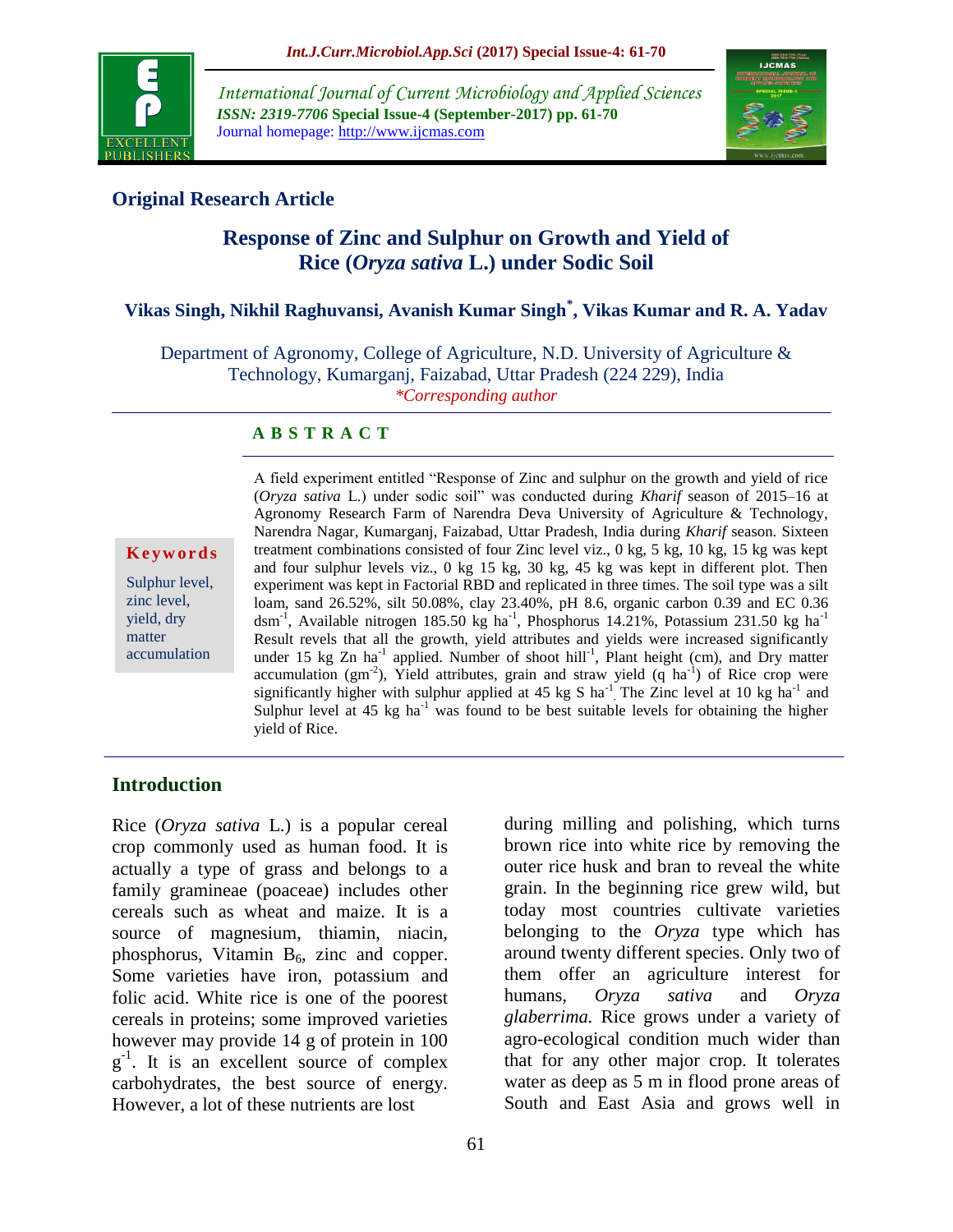drought prone upland areas of Asia, Latin America and Africa. The geographic range of rice is from the equator to temperatures areas of Northern Japan and South Australia and from sea level to attitudes of more than 2500 m. As a conseques, there is great variability in the soil on which the crop is grown and equally real variability in appropriate varieties and management practices for this crop. Rice being the staple food for more than 70% of our national population and source of livelihood for 120– 150 million rural households is backbone to the Indian agriculture. Rice is cultivated worldwide over an area about 156.69 mha with an annual production of about 660.18 mt with an average productivity of  $4.2$  t ha<sup>-1</sup>. (2013–14 according to Ministry of Agriculture) In the latest report, The International Grains Council has projected India's rice production to touch a new record at 107 mt in 2013–14 and area planted under rice has increased to 46 mha. Uttar Pradesh is an important rice growing state in the country. The area and production of rice in this state is about 13.84 mha and 32.64 mt, respectively, with productivity of  $2358 \text{ kg ha}^{-1}$  (DAC, GOI, 2012).

The situation prevailing in our country in global terms is that we have 16% of human population 15% of farm animal population 2% of the forest and 0.5% grazing land. India entered the distinction of emerging as the second country after china to exploit hybrid vigour in rice, when it successfully developed and released for commercial cultivation the first set of 5 hybrids in 1994. The availability of sulphur gradually limiting in sodic and fine texture soil, poor in organic matter. Zinc deficiency in sodic soils has been recognized as an important and widespread nutritional disorder for growing hybrid rice. Sulphur as essential mineral nutrient plays key roles in protein production chlorophyll formation and oil

synthesis. To Sulphur deficiency in crop plants has been recognized as a limiting factor not only for crop growth and seed yield but also for poor quality of products, because Sulphur is a constituent of several essential compounds such as (cystine methionine, coenzyme, thioredoxine and sulpholipids). About 2% of organic sulphur in the plant is present in the water soluble thiol fraction. Sulphur requirement for optimal growth vary between 0.1% and 0.5% of the dry weight basis of plants and its increase in the order of gramineas<leguminaceae<cruciferae. Zinc is one of the important Micro-nutrient which is essential for plant growth. Plant root absorbs zinc as ion  $(Zn^{++})$  and as component of synthetic and natural molecular complexes can also enter the plant system directly through leaves. Zinc is closely involved in the diversity of enzymatic and N metabolism of plant in zinc deficient plant protein.

Synthesis and level are markedly reduced and amino acid and amides are accumulated. Zinc is the essential mineral for IAA synthesis. Zinc deficiency is closely related to the inhibition of RNA synthesis reduces root and shoot growth and chlorophyll concentration in leaves. The available zinc in Indian soils ranges between 0.08–20.5 ppm. Application of zinc has been found to boost growth and yield of crops to a greater extent (Zaidi *et al.,* 1997). Zinc deficiency causes poor tillering leading to decreased productivity of crop. Since zinc is a cofactor carbonic anhydrase and aldosase. Therefore it may adversely affect enzyme activities and carried corresponding metabolic reactions when zinc is deficient in soil. It is also involved in synthesis of protein and tryptophane. It is indicated that zinc is an essential structural components for normal functioning of super oxide dismutase enzyme. Aiming the above mentioned views, the present study "Response of Zinc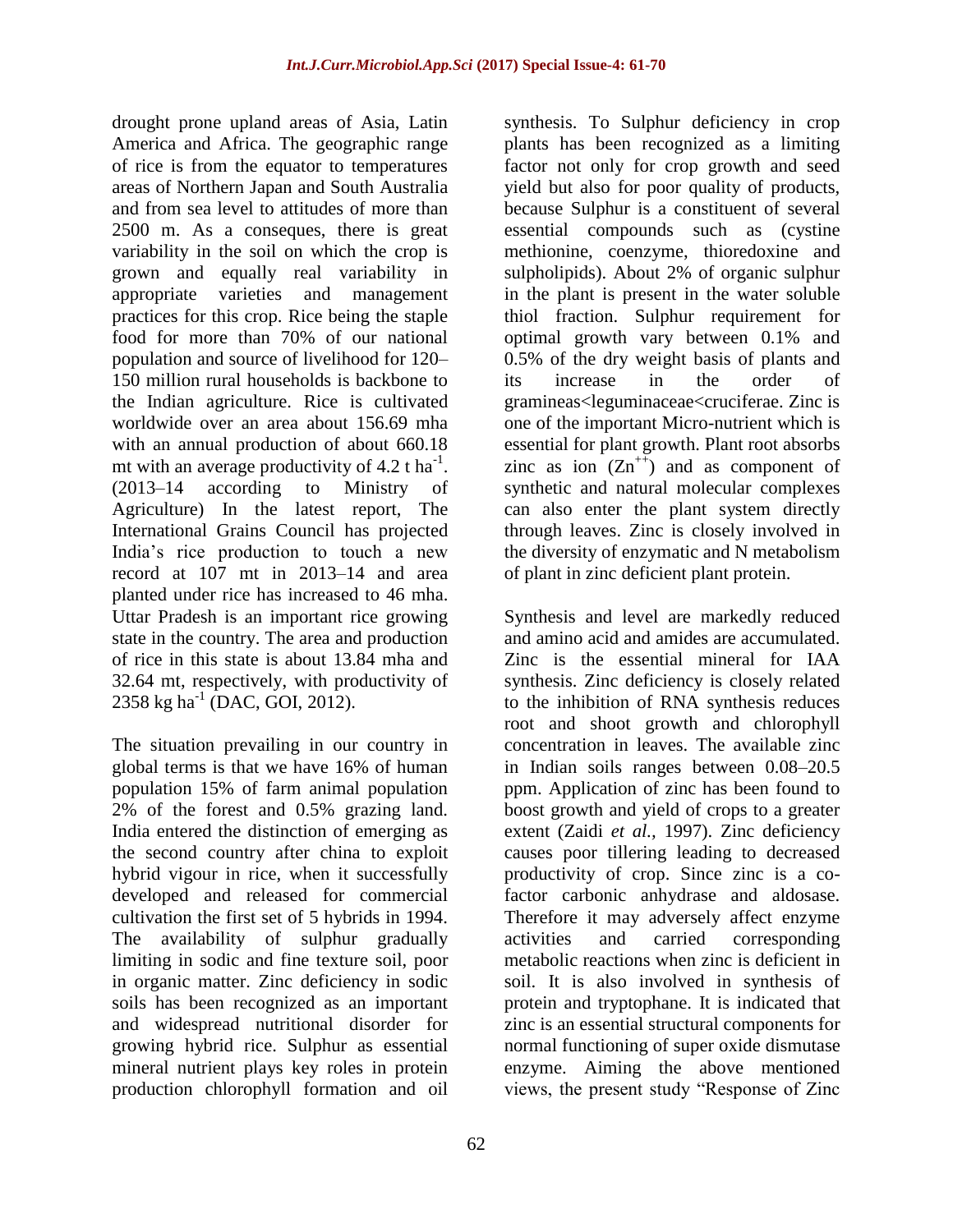and Sulphur on growth and yield of rice (*Oryza sativa* L.) under sodic soil." has been proposed with following objectives:

To study the effect of zinc and sulphur on growth and yield of rice.

#### **Materials and Methods**

The field experiment was conducted at Agronomy Research Farm, Narendra Deva University of Agriculture and Technology, Narendra Nagar, Kumarganj, Faizabad, Uttar Pradesh, India during the *Kharif*  season 2015. The experimental site falls under sub-tropical zone in Indo-gangatic plains and lies between 26°47′ North latitude, 82°12′ East longitudes, at an attitude of about 113.0 m from mean sea level. The experimental field was well leveled having good irrigation and drainage facility and source of irrigation was tube well. The soil of experimental field was low in available nitrogen  $(192.50 \text{ kg ha}^{-1})$  and organic carbon (0.39%), medium in available phosphorus  $(15.50 \text{ kg} \text{ ha}^{-1})$  and high in potassium  $(231.06 \text{ kg} \text{ ha}^{-1})$ . The reaction of the soil was slightly alkaline. The total rainfall during course of experimentation was 124.0 mm. During the crop season, the lowest temperature  $(5.9^{\circ}C)$ was recorded in the month of December to January and the maximum (36.8°C) in the month of April. The highest mean relative humidity (86.6%) was recorded in the month of January. The experiment was laid out in randomized block design with four varieties (HD-2639, HUW-234, PBW-373 and HD-2285) and five nitrogen management practices (90 kg N ha<sup>-1</sup>, 120 kg N ha<sup>-1</sup>, 90 kg  $\overline{N}$  ha<sup>-1</sup>+25% N through FYM, 120 kg N ha<sup>-1</sup>  $1+25\%$  N through FYM, 150 kg N ha<sup>-1</sup>) with three replication. There were twenty treatment combinations comprised of 4 varieties and 5 nitrogen management practices. The sowing was done on  $15<sup>th</sup>$ 

December 2014 with the seed rate of 125 kg  $ha^{-1}$  and spacing between rows was 20 cm apart. The nitrogen as treatment<sup>-1</sup> through FYM was applied 15 days before sowing, while rest of the nitrogen was applied through Urea and DAP (18% N and 46%  $P_2O_5$ ). Half of the Urea was applied as basal (at time of sowing) and remaining half dose of nitrogen was applied at 30 days after sowing through the Urea. However, 60 kg  $P_2O_5$  ha<sup>-1</sup> through DAP and 40 kg K<sub>2</sub>O ha<sup>-1</sup> through muriate of potash was applied at the time of sowing as a basal dose. Five irrigations were given, coinciding with the critical stage of the plant growth, beside presowing irrigation by Tube-well. In order to check the weeds growth one manual weeding was done at 35 days after sowing. The crop was harvested at proper stage of maturity as determined by visual observations on  $25<sup>th</sup>$  April 2015. Half meter length on either end of each plot and 2 border rows from each side (border rows) were first removed from the field to avoid error. The crop in net plot was harvested for calculation of yield data. Produce was tied in bundles and weighted for biomass yield. Threshing of produce of each net plot was done by using pull man's thresher. Five plants selected randomly were tagged from the net plot area of each treatment for recording various biometric observations and the data collected were analyzed statistically following the procedure described by Gomez and Gomez (1984).

#### **Results and Discussion**

#### **Growth character**

#### **Plant height (cm)**

Plant height was measured at four successive stages. The data related to plant height recorded at 30, 60, and 90 days after transplanting and at harvest as influenced by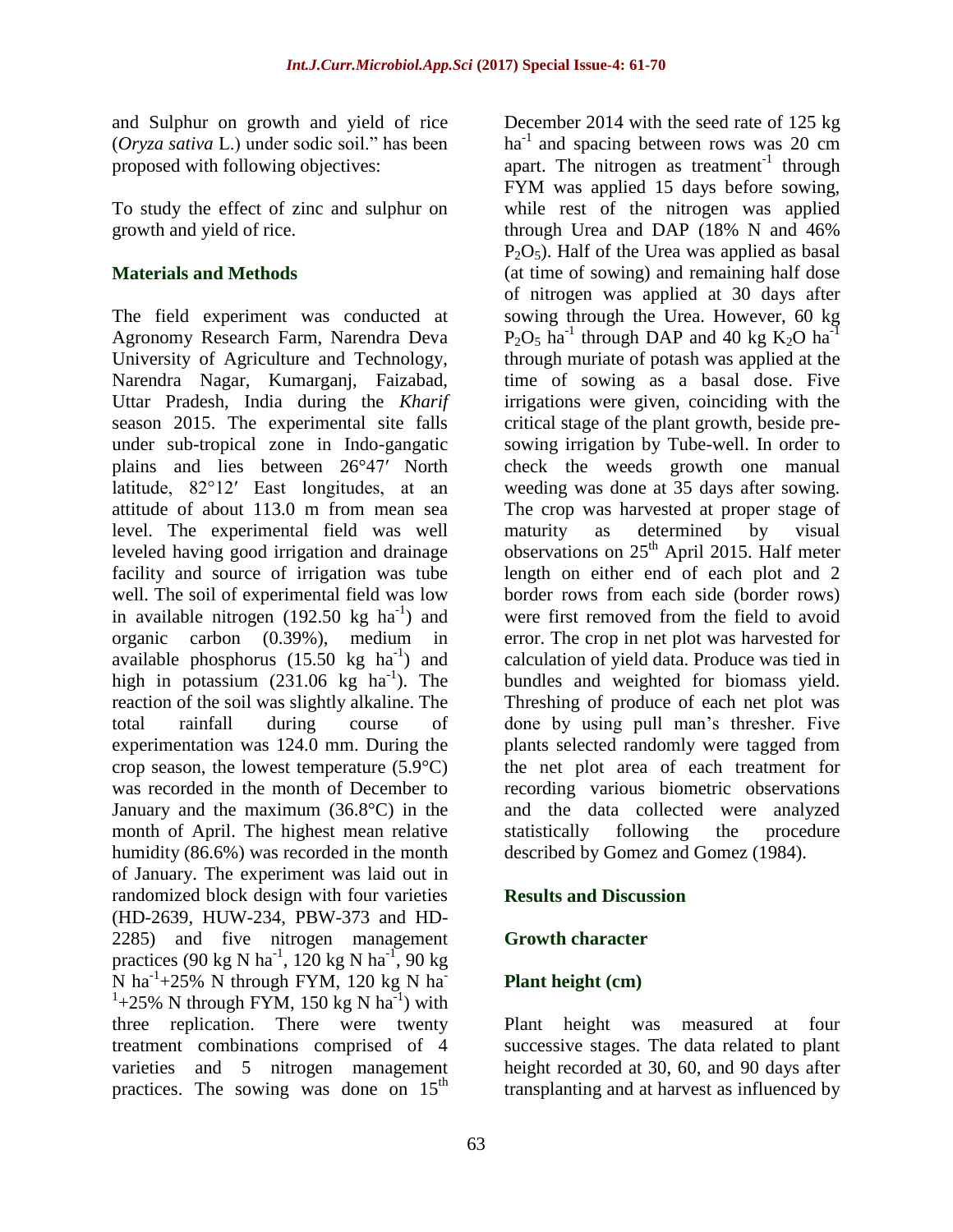various levels of Zinc and Sulphur are presented in (Table 1). Plant height increased as the dose of zinc and sulphur increased at all the stages of crop growth. Zinc application also influenced the plant height significantly at all the stages of crop growth. At 30 DAT there was significant response on plant height noted due to different doses of zinc levels more over 15 kg  $Zn$  ha<sup>-1</sup> zinc responded the higher plant height fallowed by 10 kg  $Zn$  ha<sup>-1</sup>. Which was significantly superior over dose of 5 kg Zn ha<sup>-1</sup> and 0 kg ha<sup>-1</sup> at 60 DAT and the same trend was observed on rest of at all the growth stages of crop. Further, perusal of data indicate that sulphur application significantly influenced the plant height was recorded higher with higher dose 45 kg S ha <sup>1</sup> being statistically at par with 30 kg  $\overline{S}$  ha<sup>-1</sup>. It was significantly superior over dose of 15 kg S ha<sup>-1</sup> and 0 kg ha<sup>-1</sup> and the same tend was observed on rest of at all the growth stages of crop.

#### **Leaf area index**

The data related to leaf area index recorded at 30, 60, and 90 days after transplanting as influenced by various levels of Zinc and Sulphur are presented in (Table 2). The leaf area index was recorded higher with higher dose 15 kg Zn ha<sup>-1</sup> being at par with 10 kg Zn ha<sup>-1</sup> and it was significantly superior over dose of the rest treatment. Same trend was observed at 60 DAT and at 90 DAT it was found decreased. At 30 DAT leaf area index was recorded maximum with 45 kg S  $ha^{-1}$ being at par with 30 kg ha<sup>-1</sup> and significant superior over dose of the rest of the treatment. The same trend was noted at 60DAT, and at 90 DAT was found decreased.

## **Dry matter accumulation (g m-2 )**

The data pertaining to dry matter accumulation  $(g m<sup>-2</sup>)$  recorded at 30, 60, and 90 days after transplanting and at harvest as influenced by various levels of Zinc and Sulphur are presented in (Table 3). The dry weight g  $m<sup>-2</sup>$  was recorded maximum with higher dose  $15 \text{ kg Zn}$  ha<sup>-1</sup> being at par with 10 kg Zn ha<sup>-1</sup> significantly superior over dose of 5 kg Zn ha<sup>-1</sup> and 0 kg ha<sup>-1</sup> at 30 DAT and same trend was recorded at all the stage of crop growth. The dry weight g  $m<sup>-2</sup>$  was recorded maximum with higher dose 45 kg S ha<sup>-1</sup> being at par with 30 kg S ha<sup>-1</sup>. It was significantly superior over dose of 15 kg S ha<sup>-1</sup> and 0 kg ha<sup>-1</sup> at 30 DAT and same trend was recorded at all the stage of crop growth.

Higher doses of ZnSO<sub>4</sub> have slightly increased the plant stand, although the difference could not cross the level of significance. This may be due to the fact that in alkaline condition availability of Zn is restrained. When the zinc oxide was applied, it had helped in quick rejuvenation of seedling and provided the viability to plant and ultimately increased initial plant stand.

Plant height, number of shoot  $m^{-2}$ , leaf area index, and dry matter accumulation  $m<sup>-2</sup>$  of plant a linear increase in all the parameters was recorded due to increasing doses of zinc levels. The results are in accordance with the results of Kushwaha *et al.,* (1992) and Scheudzhen *et al.,* (1992). The availability of zinc to plants is conditioned by several soil factors, such as pH, organic matter and adsorption by clays. High pH, induced deficiency of zinc which occurs in the pH range from 6 to 8. Since the pH of experimental plot was 8.6 all thought the increased solubility of zinc ions with NaOH or the rise of pH above 6.5 is a common phenomenon, but in alkaline soils because of the interaction with Ca in this pH range, the solubility of this zinc decreases. This may be the reason of poor zinc available in experimental area consequently as the increasing doses of Zn were applied, they have exhibited their response in linear way.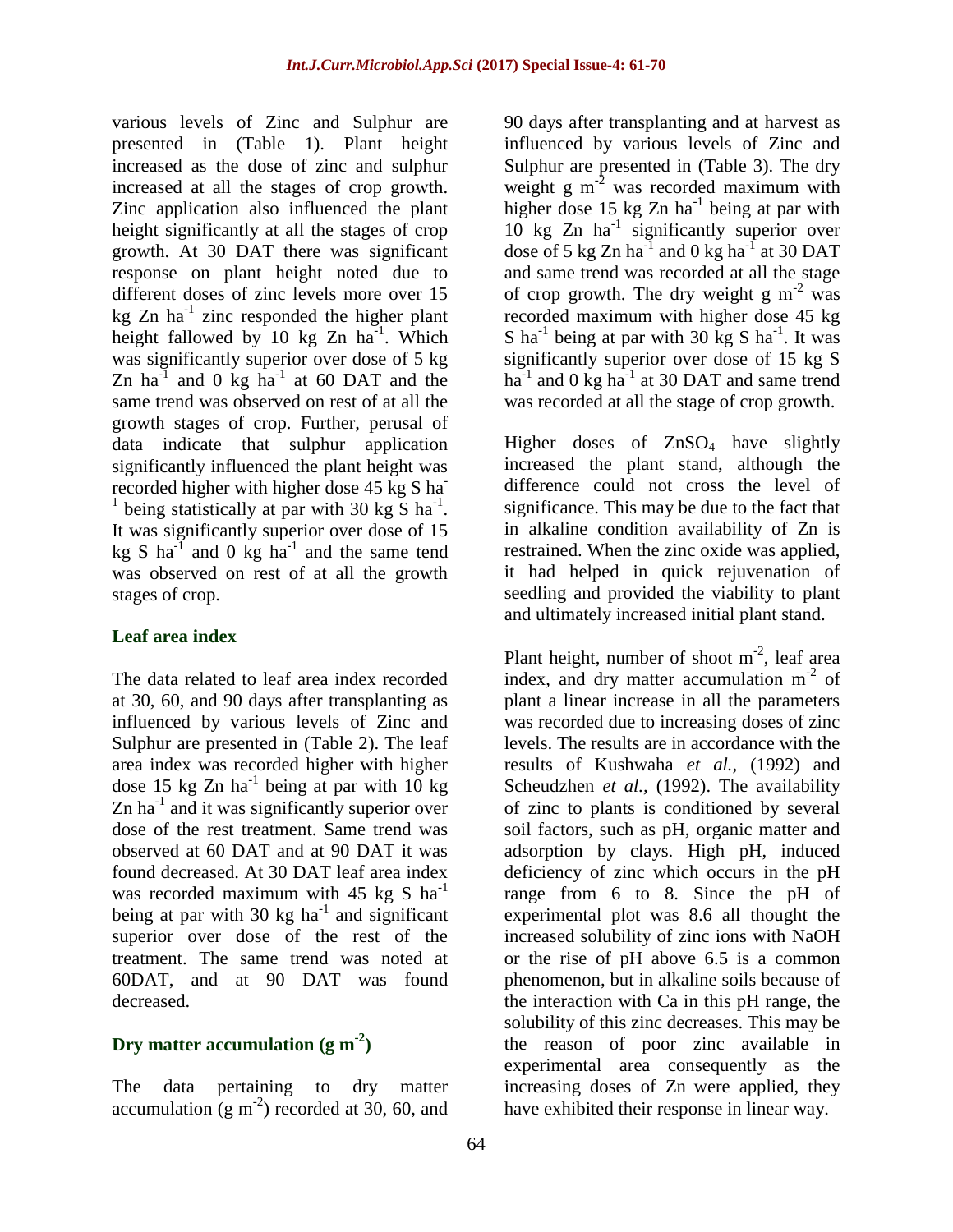#### *Int.J.Curr.Microbiol.App.Sci* **(2017) Special Issue-4: 61-70**

| Table.1 Plant height influenced by levels of zinc and sulphur at various stages of crop growth |                  |        |               |            |
|------------------------------------------------------------------------------------------------|------------------|--------|---------------|------------|
| Treatment                                                                                      | Pant height (cm) |        |               |            |
| Zinc levels $(kg ha^{-1})$                                                                     | 30 DAT           | 60 DAT | <b>90 DAT</b> | At harvest |
| Zinc levels $(kg ha^{-1})$                                                                     |                  |        |               |            |
| $Z_0$ 0 kg                                                                                     | 55.48            | 76.35  | 86.05         | 91.70      |
| $Z_1$ 5 kg                                                                                     | 58.20            | 80.13  | 90.30         | 96.43      |
| $Z_2$ 10 kg                                                                                    | 61.80            | 85.10  | 95.84         | 102.33     |
| $Z_3$ 15 kg                                                                                    | 62.78            | 86.46  | 97.48         | 103.98     |
| SEm <sub>±</sub>                                                                               | 1.217            | 1.659  | 1.907         | 2.031      |
| $CD (p=0.05)$                                                                                  | 3.51             | 4.79   | 5.50          | 5.86       |
| Sulphur levels $(kg ha^{-1})$                                                                  |                  |        |               |            |
| $S_0$ 0 kg                                                                                     | 54.60            | 75.08  | 84.63         | 90.25      |
| $S_1$ 15 kg                                                                                    | 57.60            | 79.31  | 89.41         | 95.40      |
| $S_2$ 30 kg                                                                                    | 62.60            | 86.20  | 97.15         | 103.65     |
| $S_3$ 45 kg                                                                                    | 63.45            | 87.45  | 98.48         | 105.13     |
| SEm <sub>±</sub>                                                                               | 1.217            | 1.659  | 1.907         | 2.031      |
| $CD (p=0.05)$                                                                                  | 3.51             | 4.79   | 5.50          | 5.86       |

| <b>Table.2</b> Leaf Area Index (LAI) at 30, 60, and 90 DAT as influenced by levels of and zinc and sulphur |                 |        |               |  |
|------------------------------------------------------------------------------------------------------------|-----------------|--------|---------------|--|
| Treatments                                                                                                 | Leaf area index |        |               |  |
| Zinc levels $(kg Zn ha^{-1})$                                                                              | 30 DAT          | 60 DAT | <b>90 DAT</b> |  |
| $Z_0$ 0 kg                                                                                                 | 3.44            | 5.12   | 3.91          |  |
| $Z_1$ 5 kg                                                                                                 | 3.62            | 5.38   | 4.10          |  |
| $Z_2$ 10 kg                                                                                                | 3.84            | 5.71   | 4.36          |  |
| $Z_3$ 15 kg                                                                                                | 4.90            | 5.80   | 4.43          |  |
| SEm <sub>±</sub>                                                                                           | 0.07            | 0.11   | 0.08          |  |
| $CD (p=0.05)$                                                                                              | 0.22            | 0.32   | 0.25          |  |
| Sulphur levels $(kg S ha-1)$                                                                               |                 |        |               |  |
| $S_0$ 0 kg                                                                                                 | 3.39            | 5.03   | 3.84          |  |
| $S_1$ 15 kg                                                                                                | 3.58            | 5.32   | 4.06          |  |
| $S_2$ 30 kg                                                                                                | 3.89            | 5.78   | 4.42          |  |
| $S_3$ 45 kg                                                                                                | 3.95            | 5.86   | 4.48          |  |
| SEm <sub>±</sub>                                                                                           | 0.07            | 0.11   | 0.08          |  |
| $CD (p=0.05)$                                                                                              | 0.22            | 0.32   | 0.25          |  |

| Table.3 Response of zinc and sulphur on dry matter accumulation of rice |                                       |        |               |            |  |
|-------------------------------------------------------------------------|---------------------------------------|--------|---------------|------------|--|
| Treatment                                                               | Dry matter accumulation (g $m^{-2}$ ) |        |               |            |  |
|                                                                         | 30 DAT                                | 60 DAT | <b>90 DAT</b> | At harvest |  |
| Zinc levels $(kg ha^{-1})$                                              |                                       |        |               |            |  |
| $Z_0$ 0 kg                                                              | 213.95                                | 558.19 | 693.10        | 843.69     |  |
| $Z_1$ 5 kg                                                              | 224.81                                | 586.49 | 728.13        | 860.08     |  |
| $Z_2$ 10 kg                                                             | 238.68                                | 623.45 | 773.18        | 913.26     |  |
| $Z_3$ 15 kg                                                             | 242.58                                | 632.78 | 785.70        | 928.05     |  |
| SEm <sub>±</sub>                                                        | 4.76                                  | 13.82  | 15.43         | 19.37      |  |
| $CD (p=0.05)$                                                           | 13.76                                 | 39.92  | 44.59         | 55.96      |  |
| Sulphur Level ( $kg \text{ ha}^{-1}$ )                                  |                                       |        |               |            |  |
| $S_0$ 0 kg                                                              | 210.53                                | 549.14 | 681.85        | 805.41     |  |
| $S_1$ 15 kg                                                             | 222.44                                | 580.37 | 720.63        | 851.21     |  |
| $S_2$ 30 kg                                                             | 241.81                                | 630.74 | 783.18        | 925.06     |  |
| $S_3$ 45 kg                                                             | 245.25                                | 640.58 | 794.45        | 963.39     |  |
| SEm <sub>±</sub>                                                        | 4.76                                  | 13.82  | 15.43         | 19.37      |  |
| $CD (p=0.05)$                                                           | 13.76                                 | 39.92  | 44.59         | 55.96      |  |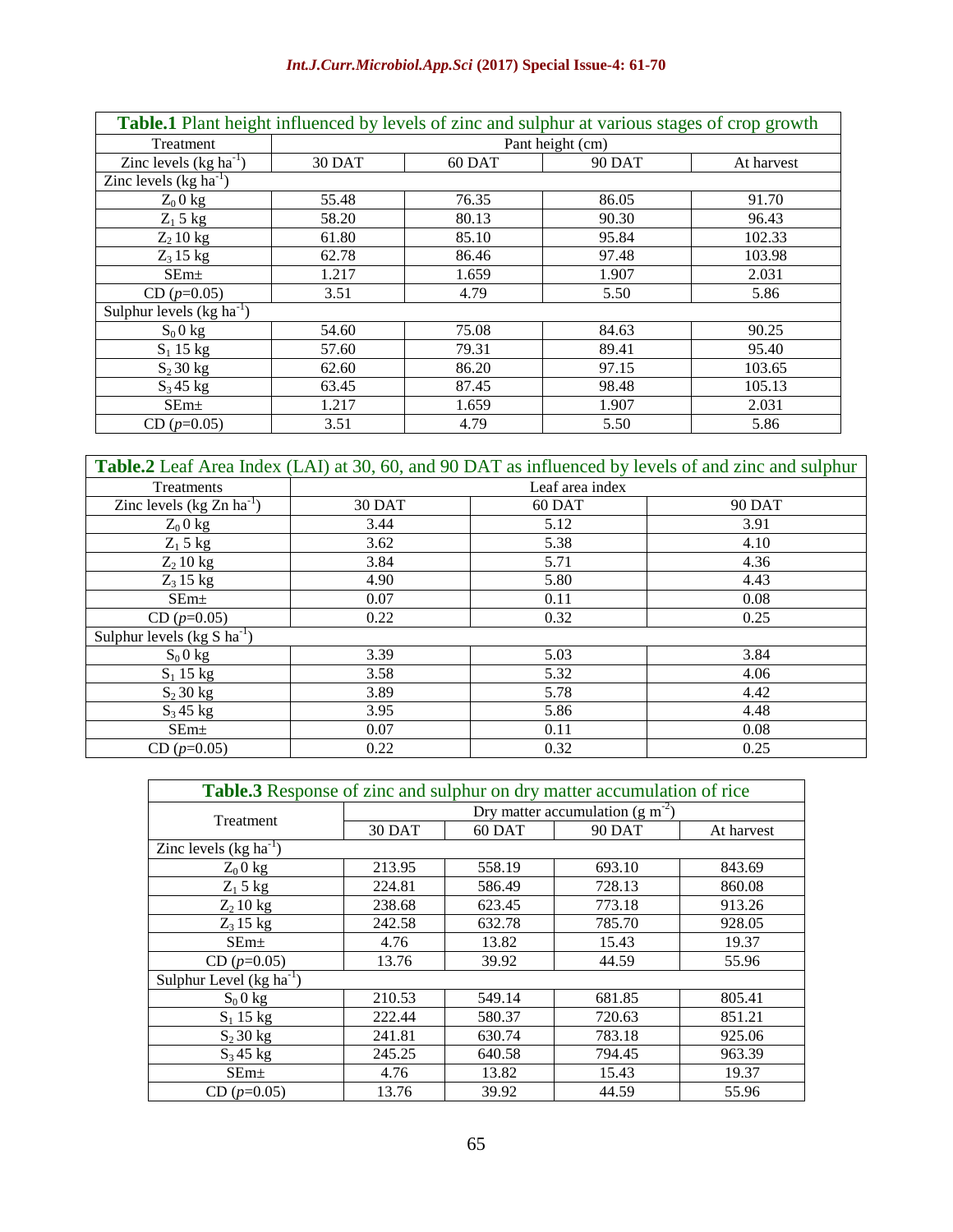#### *Int.J.Curr.Microbiol.App.Sci* **(2017) Special Issue-4: 61-70**

| <b>Table.4</b> Response of Zinc and sulphur on yield and yield attributes of rice |                            |                        |                                     |                    |  |  |
|-----------------------------------------------------------------------------------|----------------------------|------------------------|-------------------------------------|--------------------|--|--|
| Treatment                                                                         | Yield and yield attributes |                        |                                     |                    |  |  |
|                                                                                   | Number of shoots $m^{-2}$  | Length of panicle (cm) | No. of Grains panicle <sup>-1</sup> | Test weight $(gm)$ |  |  |
| Zinc levels $(kg ha^{-1})$                                                        |                            |                        |                                     |                    |  |  |
| $Z_0$ 0 kg                                                                        | 312.82                     | 21.06                  | 161.41                              | 22.48              |  |  |
| $Z_1$ 5 kg                                                                        | 331.16                     | 24.39                  | 170.58                              | 22.76              |  |  |
| $Z_2$ 10 kg                                                                       | 354.74                     | 25.63                  | 182.37                              | 23.04              |  |  |
| $Z_3$ 15 kg                                                                       | 361.28                     | 25.72                  | 190.64                              | 23.11              |  |  |
| $SEm+$                                                                            | 7.07                       | 0.51                   | 3.17                                | 0.43               |  |  |
| $CD (p=0.05)$                                                                     | 20.43                      | 1.47                   | 9.17                                | 1.24               |  |  |
| Sulphur levels $(kg ha^{-1})$                                                     |                            |                        |                                     |                    |  |  |
| $S_0$ 0 kg                                                                        | 306.93                     | 21.02                  | 158.46                              | 22.53              |  |  |
| $S_1$ 15 kg                                                                       | 327.23                     | 24.31                  | 168.61                              | 22.81              |  |  |
| $S_2$ 30 kg                                                                       | 359.97                     | 25.55                  | 184.99                              | 22.94              |  |  |
| $S_3$ 45 kg                                                                       | 365.87                     | 25.92                  | 192.93                              | 23.10              |  |  |
| SEm <sub>±</sub>                                                                  | 7.07                       | 0.51                   | 3.17                                | 0.43               |  |  |
| $CD (p=0.05)$                                                                     | 20.43                      | 1.47                   | 9.17                                | 1.24               |  |  |

| <b>Table.5</b> Response of sulphur and zinc on grain yield, straw yield and harvest index of rice |                                   |                                   |                      |  |  |
|---------------------------------------------------------------------------------------------------|-----------------------------------|-----------------------------------|----------------------|--|--|
| Treatment                                                                                         | Grain yield $(q \text{ ha}^{-1})$ | Straw yield $(q \text{ ha}^{-1})$ | Harvest index $(\%)$ |  |  |
| Zinc Level $(kg ha^{-1})$                                                                         |                                   |                                   |                      |  |  |
| $Z_0$ 0 kg                                                                                        | 34.01                             | 45.20                             | 42.93                |  |  |
| $Z_1$ 5 kg                                                                                        | 38.20                             | 50.05                             | 43.15                |  |  |
| $Z_2$ 10 kg                                                                                       | 42.00                             | 55.10                             | 43.19                |  |  |
| $Z_3$ 15 kg                                                                                       | 44.03                             | 57.82                             | 43.29                |  |  |
| SEm <sub>±</sub>                                                                                  | 0.82                              | 1.07                              | 0.52                 |  |  |
| $CD (p=0.05)$                                                                                     | 2.38                              | 3.10                              | NS.                  |  |  |
| Sulphur level $(kg ha^{-1})$                                                                      |                                   |                                   |                      |  |  |
| $S_1$ 0 kg                                                                                        | 35.64                             | 47.71                             | 42.76                |  |  |
| $S_1$ 15 kg                                                                                       | 37.98                             | 49.76                             | 43.28                |  |  |
| $S_2$ 30 kg                                                                                       | 41.19                             | 54.15                             | 43.19                |  |  |
| $S_3$ 45 kg                                                                                       | 43.19                             | 56.54                             | 43.29                |  |  |
| SEm <sub>±</sub>                                                                                  | 0.82                              | 1.07                              | 0.52                 |  |  |
| $CD (p=0.05)$                                                                                     | 2.38                              | 3.10                              | <b>NS</b>            |  |  |

Since the soil had a tendency of mild salinity and alkalinity, this variation might have been induced due to mortality created by high salt concentration in soil solution due to incorporation of increasing doses of fertilizer. Sulphur plays a pivotal role in protein production, chlorophyll formation and oil synthesis.

As it is evident from the data (Table 1  $\&$  2) that the increasing doses of sulphur have increased the plant height, number of shoot hill $^{-1}$  and leaf area index, and this might due to favorable utilization of sulphur and thus increased the rate of optimal growth.

According to Mrinal B. and Sharma, S.H. (2008). First cell division is stimulated in shoot apex, especially in the more basal meristamatic cell from which develop the long files of cortex and pith cell (Sachs, 1965) second gibberellins some time promote cell growth because they increase hydrolysis of starch, fructose and sucrose into glucose and fructose molecule.

These hexodes provide energy via respiration, they contribute to cell wall formation; and they also make the cell's water potential momentarily more negative. As a result of decreased in water potential,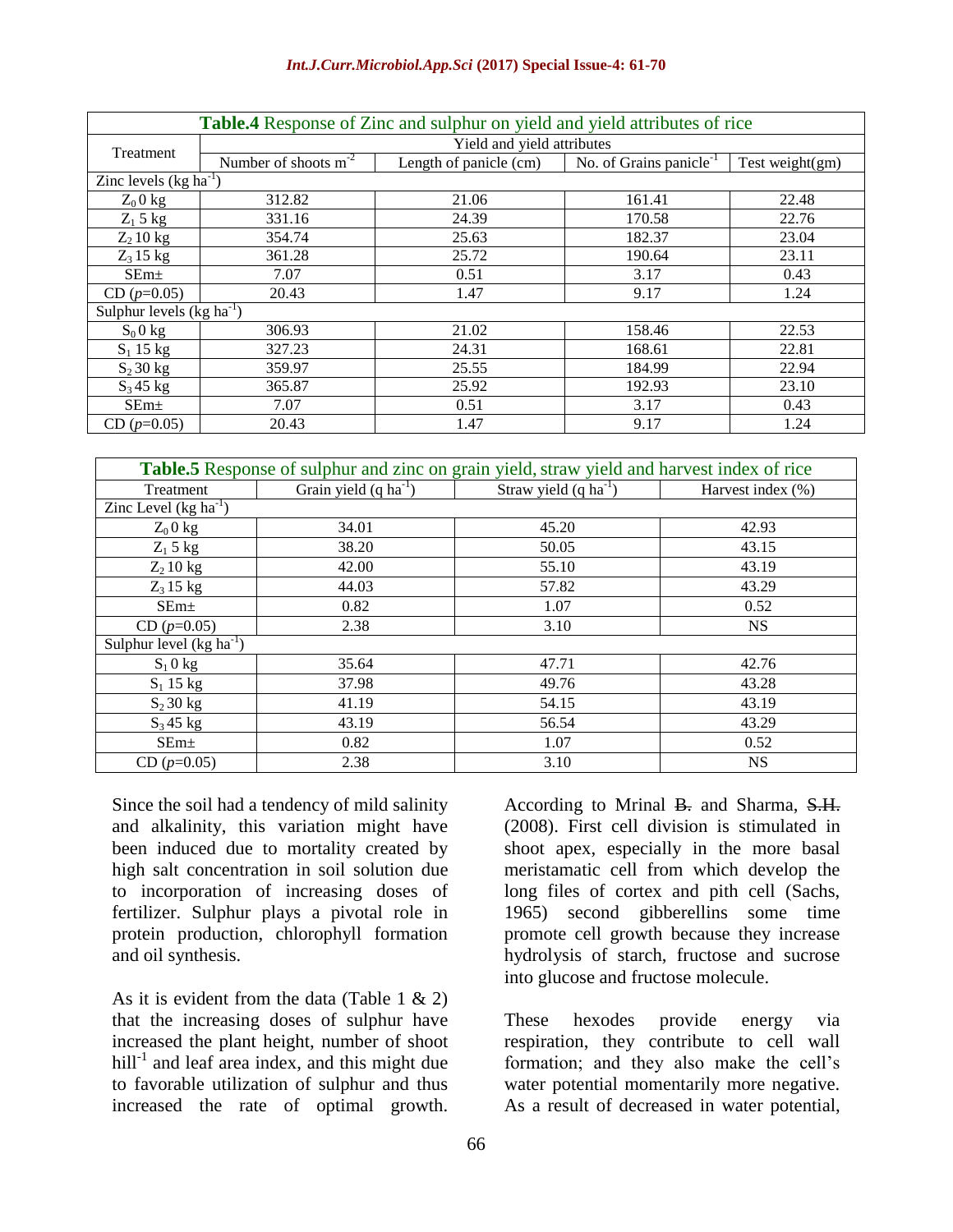water enters more rapidly causing cell expansion but diluting the sugars. Third hormones (gibberellins) increased wall plasticity of rice plant in which growth promotion of young cells derived from the intercalary meristem is usually dramatic, if the availability of water to rice plant is sufficient.

Deficiency of sulphur results in increase in nitrate, soluble organic nitrogenous compounds, amides and ammonia and a decrease in insoluble (protein) nitrogen. S deficiency symptoms mostly resemble that of N deficiency. Leaves become pale yellow or light green and the symptoms will persist even after N application. Plants become small and spindly with short and slender stalks and crop growth is retarded. In sulphur deficient plants, the stem becomes hard woody. According to Singh G. R (2006). Sulphur application increases the plant height significantly and the tallest plants were recorded with  $45 \text{ kg S} \text{ ha}^{-1}$  at all the stages. This might be due to rapid growth causes by adequate Sulphur supply to the crop, which resulted increased in various metabolic processes and performed carbohydrate metabolism of the crop plants; thus allowed the plant to grow faster. Results are in agreement to Oh (1991) also recorded significant effect in plant height of rice with successive increased in the dose of sulphur.

Number of shoot  $hill^{-1}$  was affected significantly by different levels of Sulphur at all the stages during the crop season (Table 4.3). Maximum number of shoots  $m<sup>-2</sup>$  was found less than 45 kg S  $ha^{-1}$  as compared to 30, 15, 0, kg S ha<sup>-1</sup>. This might be due to the fact that higher dose of sulphur (being constituent of Iron sulphur protein and enzymes) has increased the number of shoots  $m^{-2}$ , these result are in close accordance to those Oh (1991)**.** Different sulphur levels had significant effect on leaf

area index of rice at all the successive stages of the plant growth.

Application of 45 kg S  $ha^{-1}$  recorded higher value of leaf area index at all the stage Table (4.4). This might be attributed to more number of shoot  $m<sup>-2</sup>$  and increase of plant height which ultimately increased the size and number of green leaves due to favorable utilization of sulphur and thus contributed to higher leaf area index. The lower leaf area index was obtained under low sulphur condition which may produce poor no of shoots  $m<sup>-2</sup>$  and let to lower leaf area index Chandel *et al.,* (2003) also reported the similar result was found significant increased in leaf area by increasing levels of sulphur. Dry matter accumulation was significantly affected with increased in sulphur levels at all the stages of plant (Table 4.5) this might be due to increased plant height and leaf area index, improved tillering and increased uptake of nutrients reported that results Sarkar *et al.,* (2000).

## **Yield and yield attributing character**

# **Number of effective shoots m-2**

Average number of effective shoots  $m<sup>-2</sup>$ increased as the dose of zinc and sulphur. The maximum number of shoots  $m<sup>-2</sup>$ (361.28) was noted with the application of 15 kg  $Zn$  ha<sup>-1</sup> followed by at 10 kg and minimum with lower dose of 5 kg ha<sup>-1</sup> and 0 kg  $Zn$  ha<sup>-1</sup>. The number of effective shoots m<sup>-2</sup> was recorded highest (365.87) with higher dose of  $45 \text{kg}$  S ha<sup>-1</sup> being at par with  $30 \text{ kg } S$  ha<sup>-1</sup> and it was significantly superior over dose of 15 kg S ha<sup>-1</sup> and 0 kg S ha<sup>-1</sup>.

## **Length of panicle**

Length of panicle increased as the dose of zinc and sulphur increases. There was significantly response noted on higher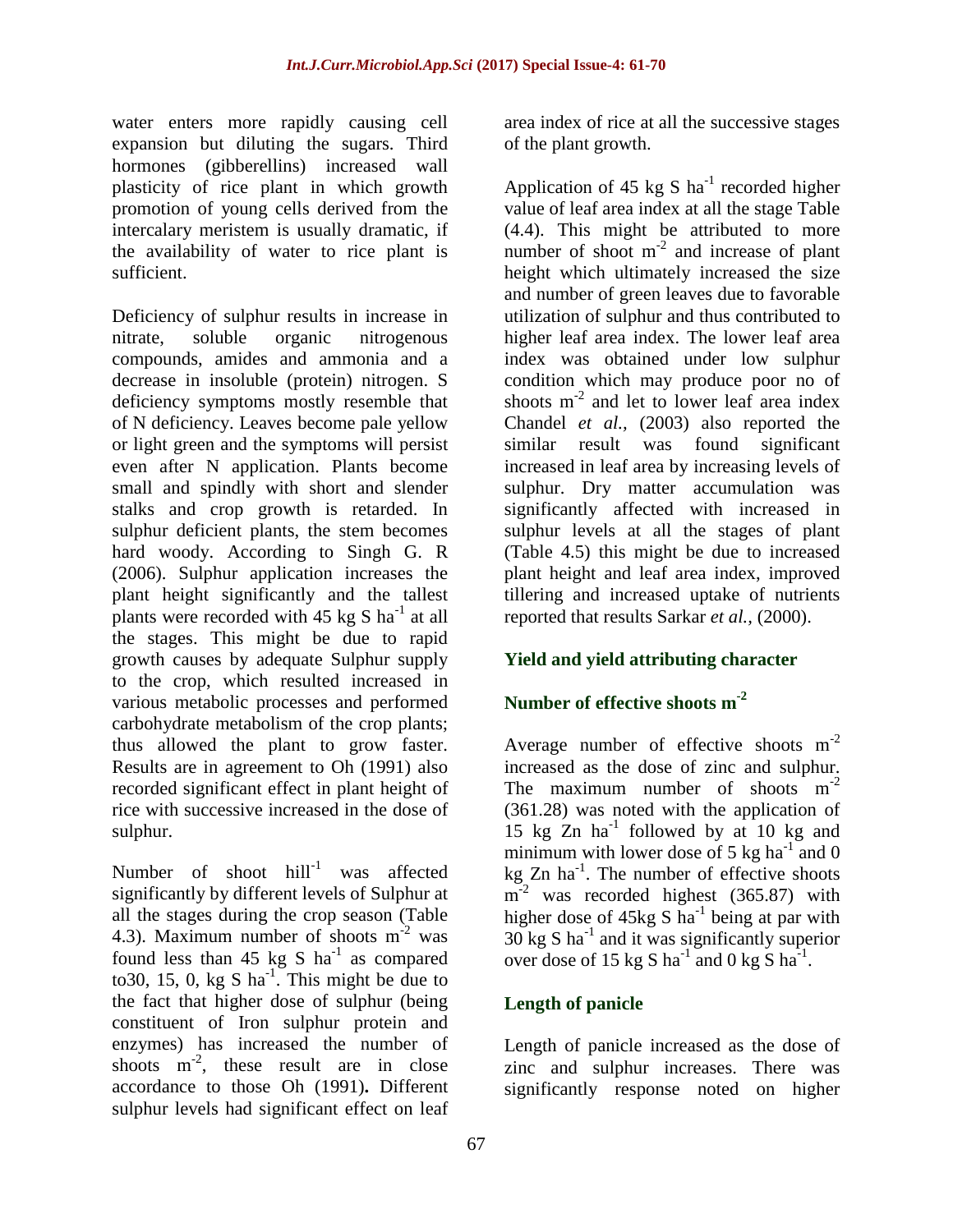length of panicle found with  $15 \text{ kg Zn}$  ha<sup>-1</sup>  $(25.72)$  being at par with 10 kg Zn ha<sup>-1</sup> significantly superior over dose of 5 kg Zn ha<sup>-1</sup> and 0 kg Zn ha<sup>-1</sup>.

The length of panicle was recorded highest with higher dose 45 kg S  $ha^{-1}$  (i.e. 25.92) being at par with 30  $kg$  ha<sup>-1</sup> significantly superior over lower dose of 15  $kg S$  ha<sup>-1</sup> and  $0 \text{ kg } S$  ha<sup>-1</sup> respectively.

## **Number of grains panicle-1**

Number of grains panicle<sup>-1</sup> increased as the dose of zinc and sulphur increased. There was significance effect of number of grains panicle<sup>-1</sup> recorded with different doses of zinc levels. As well as  $15 \text{ kg Zn ha}^{-1}$  being at par with 10  $kg Zn$  ha<sup>-1</sup> significantly superior over dose of 5 kg Zn ha<sup>-1</sup> and 0 kg Zn ha<sup>-1</sup>. The number of grains panicle<sup>-1</sup> was recorded highest with higher dose of 45 kg S  $ha^{-1}$ being at par with 30 kg S ha<sup>-1</sup> significantly superior over dose of 15 kg S ha<sup>-1</sup> and 0 kg  $S$  ha<sup>-1</sup> respectively.

## **Test weight**

There was significantly response noted in test weight due to different levels of zinc more over was recorded highest with higher dose application of zinc  $15 \text{ kg } Zn \text{ ha}^{-1}$  $(23.11)$  followed by 10 kg Zn ha<sup>-1</sup>. Lowest test weight was noted with 5 kg  $Zn$  ha<sup>-1</sup> and 0 kg  $\overline{Z}$ n ha<sup>-1</sup>. There was significantly response noted in test weight due to different levels of sulphur more over was recorded highest with higher dose application of sulphur  $45 \text{ kg } S$  ha<sup>-1</sup> (23.10) followed by 30  $kg S$  ha<sup>-1</sup>. Lowest test weight was noted with lower dose of 15  $kg S$  ha<sup>-1</sup> and 0 kg S  $ha^{-1}$ .

# **Grain yield (q ha-1 )**

The grain yield  $(q \text{ ha}^{-1})$  was recorded and presented in (Table 5). The grain yield was

influenced significantly by zinc and sulphur levels. The yield increases gradually as the doses of zinc and sulphur levels were increased. Among zinc levels the higher grain yield  $(44.03 \text{ q ha}^{-1})$  was recorded due to 15 kg Zn ha<sup>-1</sup> being at par with  $(42.0 q)$  ha<sup>-1</sup> <sup>1</sup>) from 10 kg Zn ha<sup>-1</sup> significantly superior over dose of  $\frac{5}{5}$  kg Zn ha<sup>-1</sup> and 0 kg Zn ha<sup>-1</sup>.

The maximum grain yield  $(43.19 \text{ q ha}^{-1})$  was recorded from higher dose 45 kg S ha being at par with 30 kg S ha (41.19) and significantly superior over dose of 15 kg S ha<sup>-1</sup> and 0 kg S ha<sup>-1</sup>.

# **Straw yield (q ha-1 )**

The data regarding straw yield  $(q \text{ ha}^{-1})$  has been given in (Table 5). The straw yield was increasing due to levels of zinc and sulphur gradually as the doses were increased. Under the response of zinc there was significant response on straw yield (57.82 q ha<sup>-1</sup>) was noted due to different doses of zinc levels.15 kg  $Zn$  ha<sup>-1</sup> responded the higher straw yield  $(55.10 \text{ q ha}^{-1})$  fallowed by 10 kg ha<sup>-1</sup> and significantly superior over dose of 5 kg Zn ha<sup>-1</sup> and 0 kg Zn ha<sup>-1</sup>.

The straw yield  $(56.54 \text{ q ha}^{-1})$  was recorded highest with higher dose of  $45kg S$  ha<sup>-1</sup> being at par with  $30 \text{ kg}$  S ha<sup>-1</sup> and significantly superior over doses of 15 kg and 0 kg S ha<sup>-1</sup>.

## **Harvest index**

The data regarding harvest index (%) has been given in (Table 5). It is clear from the data that various levels of zinc and sulphur did not influence the harvest index and nonsignificantly, taken at after harvesting of the crop.

Yield contributing characters like number of effective tillers number of panicle plant<sup>-1</sup>, panicle length; number of grain panicle<sup>-1</sup> and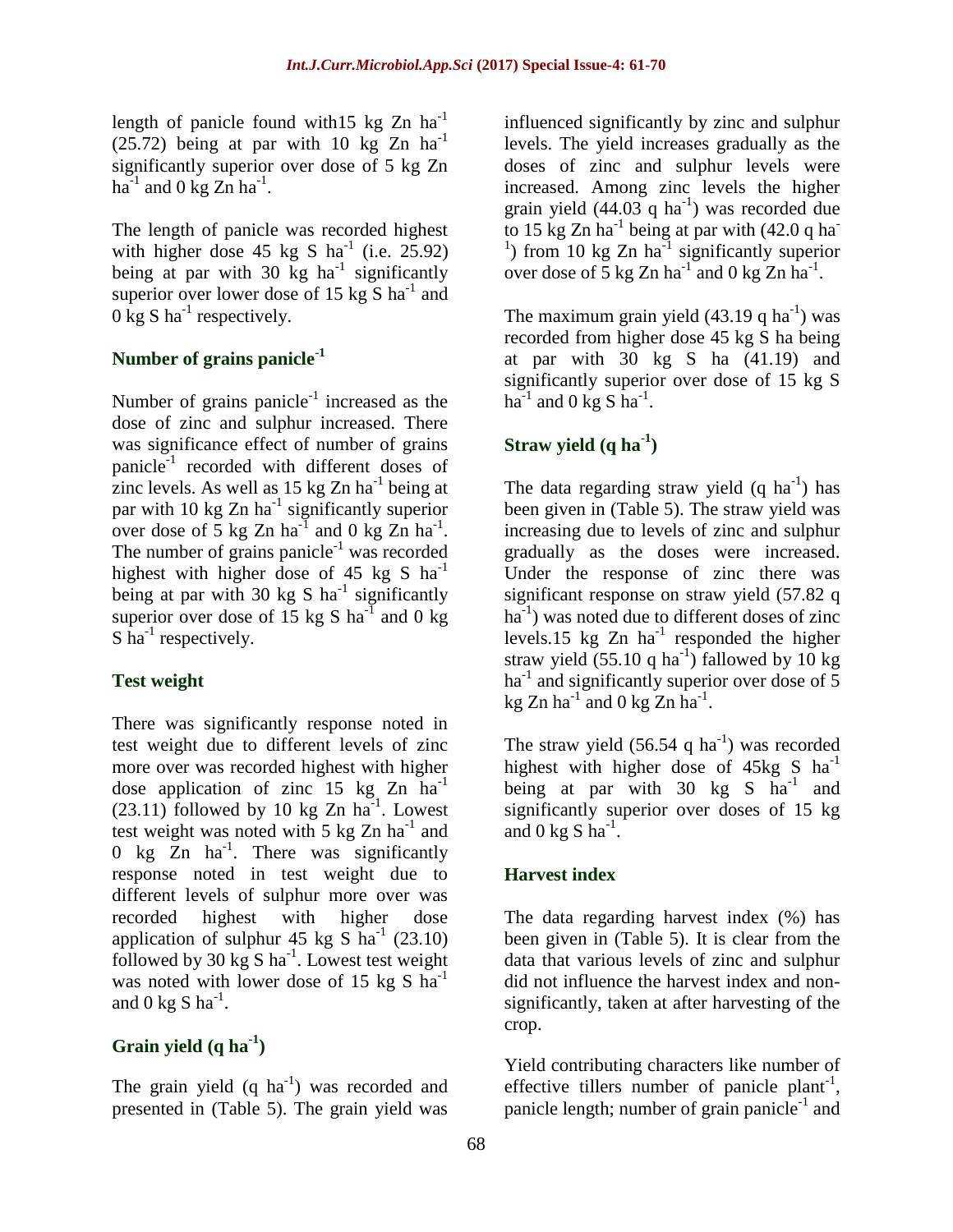test weight was significantly increased with the increasing doses of zinc oxide. This has consequently increased the grain as well as the straw yield of rice crop.

If we look into the individual character in Table 4  $\&$  5 we find that a dose of 15 kg zinc and  $45 \text{ kg } S$  ha<sup>-1</sup> has increased the number of effective shoots by 6.15 and 8.58% and number of panicle plant<sup>-1</sup> by  $0.52$ and 0.65% respectively as against control. The length of panicle has increased by 0.65% and number of grains panicle<sup>-1</sup> was 8.76% against control. This might be because of the fact that Zn had also helped in uptake of nitrogen along with other nutrient elements better has consequently increased these values. A doses of 15 kg Zinc oxide  $ha^{-1}$  has increased grain yield by 7.19% by application of  $45\text{kg}$  S ha<sup>-1</sup> as against control and increased in straw yield was found 16.69%. This may be due to the fact that zinc is present in several dehydrogenate proteins and peptidase enzymes being a constituent responsible for growth hormones, has induced more starch formation promoted seed filling maturation<sup>-1</sup> and ultimately production. Considering yield attributing characters, it was found that the sulphur levels have significant response on number of effective shoot, number of panicle  $m^{-2}$ , length of panicle, number of grains  $panicle^{-1}$ and test weight. Consequently the grain and straw yield q ha<sup>-</sup> <sup>1</sup> has been increased with every increasing levels of sulphur, showing that is heavy feeder of sulphur.

Well-developed source and sink capacity of plant has ultimately resulted in higher yield with higher levels of sulphur. The results are in accordance with the results obtained by Sriramchandrasharan *et al.,* (2004); Bhuvaneswary *et al.,* (2007).

The maximum grain and straw yield were recorded from  $45 \text{ kg S} \text{ ha}^{-1}$ . Increase in yield with zinc application might be due to more number of panicle, grain panicle<sup>-1</sup> and test weight. Higher yield under high nitrogen levels was due to adequate sulphur supply which contributes to increased dry matter production. Productivity of crop is collectively determined by the vegetative growth and yield attributes. Better vegetative growth coupled with higher yield attributes resulted in higher grain and straw yield of rice. Similar result was reported by Mrinal *et al.,* (2008), Chaudhary *et al.,* (1992).

## **References**

- Bhuvaneswary, R., Srivamchandra, S.M.V., Ravichandran, M., 2007. Effect of organic and grated level of sulphur on rice yield and sulphur use efficiency. Journal of Interacdemicia 11(1), 51– 54. 2008
- Chandel, R.S., Sudhakar, P.C., Singh, K., 2003. Response of sulphur in rice. A review. Agric. Rev., Agricultural Review 24(3), 167–174.
- Chaudhary, F.A.M., Bodiuzzaman, K., 1992. Effect of different level of potash and sulphur on the growth and yield of Pajama rice. Bangladesh J. Agric. Sci., Bangladesh Journal of Agricultural Sciences 19(1), 37–40.
- Dwivedi, A.P., Dixit, R.S., Singh, G.R., 2006. Effect of nitrogen, phosphorus and potassium levels on growth, yield and quality of hybrid rice (*Oryza sativa* L.). *Oryza* 43(1), 64–66.
- Mrinal, B., Sharma, S.H., 2008. Effect of rates adds sources of sulphur on growth and yield of rice *(Oryza sativa)* and soil sulphur. Indian Journal of Agriculture Science 78(3), 251–253.
- Oh, W., 1991. Plant response to sulphur application. Rice Abst, Rice Abstract 14(4), 203.
- Ravichandran, M., Kanalakannan, P., Shriranchandrandrashekharan, M.V.,